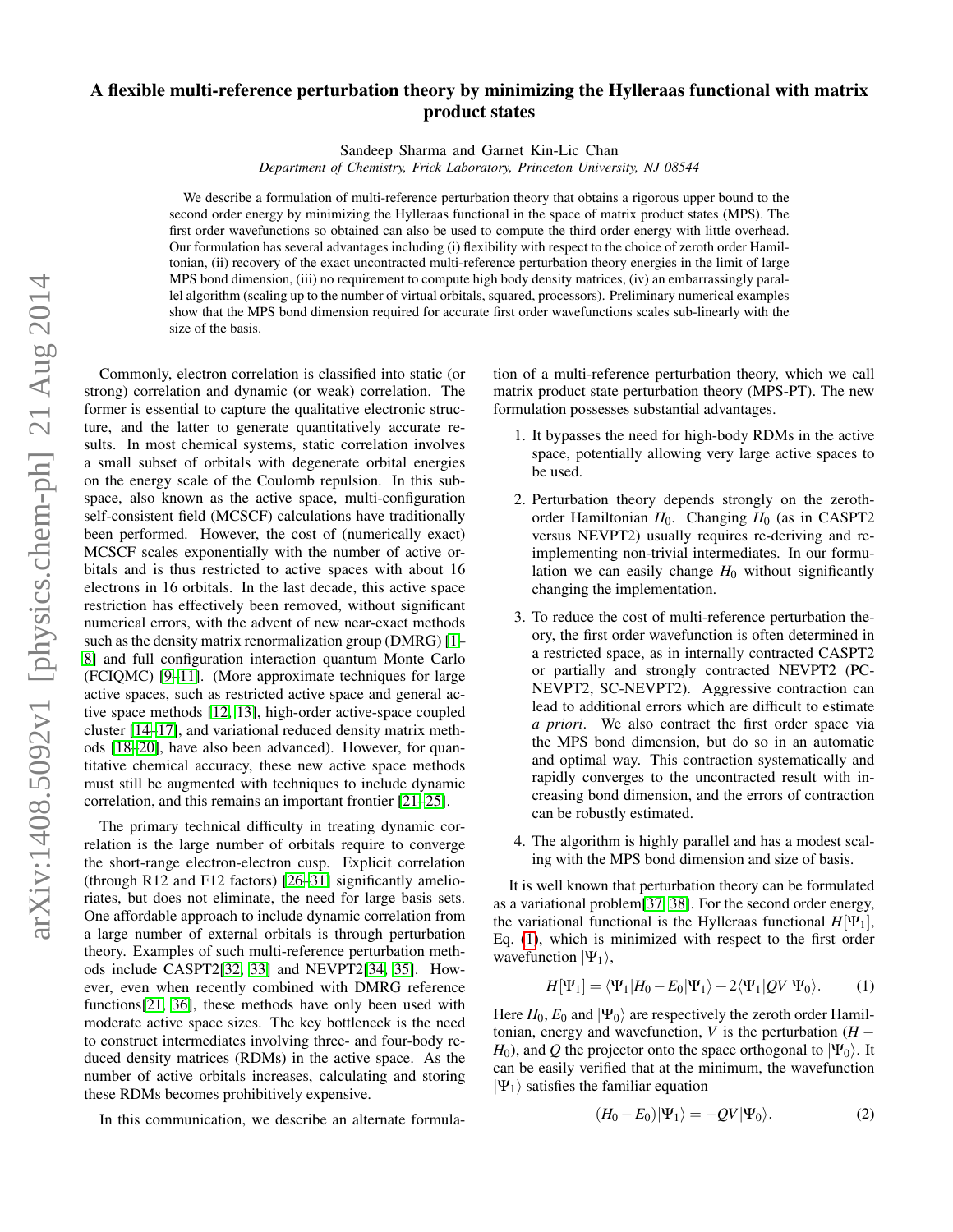In MPS-PT2 we minimize the Hylleraas functional, while expressing  $|\Psi_1\rangle$  as a matrix product state (MPS). MPS form a complete variational space, and the quality of the MPS solution is controlled by a single parameter "*M*", the dimension of the auxiliary bond in the MPS (see Figure [1\)](#page-2-0). Overlaps  $(\langle \Psi_1 | \Psi_2 \rangle)$  and transition elements of operators between two MPSs ( $\langle \Psi_1|O|\Psi_2\rangle$ ) can be evaluated in  $O(M^3)$  CPU time. The Hylleraas functional can be minimized with respect to an MPS of arbitrary bond dimension using a sweep algorithm analogous to that in the density matrix renormalization group (DMRG)[\[39\]](#page-4-21). In the limit of large *M*, the solution converges to the exact (uncontracted) first order wavefunction (and second order energy). From the first order wavefunction, the third order correction can also be calculated due to Wigner's  $2n+1$ rule, as

$$
E_3 = \langle \Psi_1 | V | \Psi_1 \rangle - E_1 \langle \Psi_1 | \Psi_1 \rangle. \tag{3}
$$

An MPS for  $|\Psi_1\rangle$  is shown in Eq. [\(4\)](#page-1-0), where  $n_i$  is the occupation of orbital *i*,

$$
|\Psi_1\rangle = \sum_{\{n\}} A_{i_1}^{n_1} A_{i_1 i_2}^{n_2} \dots A_{i_{k-1}}^{n_k} |n_1 n_2 \dots n_k\rangle.
$$
 (4)

Eq. [\(4\)](#page-1-0) is conveniently expressed graphically as a tensor network, as shown in panel A of Figure [1](#page-2-0) (see article [\[41–](#page-4-22)[43\]](#page-4-23) for a detailed explanation of the graphical notation). Similarly, any operator  $\Omega$  can be written in matrix product operator (MPO) form,

$$
\Omega = \sum_{\{n\}} W_{i_1}^{n_1 n_1'} W_{i_1 i_2}^{n_2 n_2'} \dots W_{i_{k-1}}^{n_k n_k'} |n_1 n_2 \dots n_k\rangle \langle n_1 n_2 \dots n_k| \quad (5)
$$

and this is also expressed graphically in panel A of Figure [1.](#page-2-0) With this notation, the Hylleraas functional is shown in panel B of Figure [1,](#page-2-0) where the operators and wavefunctions have been represented as MPOs and MPSs respectively, and the corresponding tensor networks are contracted to obtain the final expression.

In the sweep algorithm, each tensor  $[A<sup>n</sup>]$  of the MPS wavefunction  $|\Psi_1\rangle$  is optimized in sequence, keeping the other tensors fixed. This converts the non-linear optimization of the MPS (which is multi-linear in its parameters) to a series of linear equations that we solve using the conjugate gradient algorithm. At step *l* of the sweep, we take the partial derivative of the Hylleraas functional with respect to the set of tensor elements  $A_{i_{l-1}i_l}^{n_l}$  of  $|\Psi_1\rangle$ , and set it to zero. The resulting linear equation is shown graphically in panel C of Figure [1](#page-2-0) and has 3 terms, corresponding to the partial derivatives of the three terms in the Hylleraas functional. The first involves a contraction of  $A_{i_1-i_1}^{n_1}$  (the quantity being solved for, shown with a red circle) with a 6-index tensor, formed by contracting all tensors in the operator  $H_0 - E_0$  and  $|\Psi_1\rangle$  with  $A_{i_{l-1}i_l}^{n_l}$  removed. Similarly, the second and third terms involve the tensors of *V*,  $|\Psi_0\rangle$ and all tensors of  $|\Psi_1\rangle$  with  $A_{i_{l-1}i_l}^{n_l}$  removed. The resulting linear equation for  $A_{i_{l-1}i_l}^{n_l}$  is in  $O(dM^2)$  unknowns. Solving it by conjugate gradient requires only  $O(M^3)$  time (due to the special structure of the operator-vector product) and yields the current best estimate of the tensor  $A_{i_{l-1}i_l}^{n_l}$ . It is clear that the

tensor so obtained depends on the values of all the other tensors  $[A^n]$  in  $|\Psi_1\rangle$ . Thus we sweep through all the orbitals of  $|\Psi_1\rangle$  solving a linear algebra problem at each step  $l = 1...k$  to optimize each tensor, while keeping the others fixed. This algorithm is essentially the same as the standard DMRG sweep algorithm, the only difference being that instead of an eigenvalue problem, a linear equation is solved at each step.

<span id="page-1-0"></span>The computational cost of the above sweep can be expressed in detail in terms of the auxiliary bond dimensions of  $|\Psi_1\rangle$  and  $|\Psi_0\rangle$  (*M*<sub>1</sub> and *M*<sub>0</sub>, respectively) and the number of active and external orbitals ( $k_a$  and  $k_v$ , respectively). For concreteness, we consider  $H_0$  to be Dyall's Hamiltonian<sup>[\[40\]](#page-4-24)</sup>, as used in NEVPT2. All the contractions to be performed at each sweep iteration, together with their respective (leading order in  $M$ ,  $k_a$ ,  $k_v$ ) computational costs, are shown in Panel D of Figure [1.](#page-2-0) Contractions 1, 2 and 3 of the first two terms have the same leading scaling with respect to the number of orbitals even though the operator in the first term (denoted by squares) is a Dyall Hamiltonian  $H_0$ , which does not couple the active and external spaces, and the operator  $V$  in the second term (denoted by diamonds) couples the two spaces. The low scaling of the second term is because components of *V* with more than 2 external indices do not contribute to the second order energy and can be neglected. The resulting MPO for *V*, under this restriction, can then always be represented with  $O(k_a^2)$ auxiliary bond dimension, the same as the Dyall  $H_0$ . The costs for contractions 1 to 5 in the third term are not shown because they are used to construct the bottom diagram, which is a constant that does not change during the sweep, and thus has a subleading dependence on  $k<sub>v</sub>$ . The final computational cost of a single sweep is  $O(k_v k_a^2 M_1^3 + k_v k_a^2 M_0 M_1^2 + k_v k_a^2 M_0^2 M_1$ , where we have multiplied the most expensive costs in each individual step shown in Panel D of Figure [1](#page-2-0) by  $k<sub>v</sub>$  (the number of virtual orbitals) to reflect the total number of steps in the sweep, assuming  $k_v + k_a \sim O(k_v)$ . We have also dropped the dependence on *d*, which is a fixed constant (usually 4). (For brevity, we have not considered the cost of terms with subleading (lower than cubic) dependence on *M*. These only become important when  $k<sub>v</sub>$  is very large. For example, forming the MPO for *V* (through DMRG complementary operator techniques [\[44\]](#page-4-25)) costs  $O(k_v^2 k_a^2 M_0 M_1)$  per sweep, which becomes important when  $k_v > M$ ).

The above costs assume the Dyall  $H_0$ . A similar analysis applies to the CASPT2  $H_0$ , which takes the form of a one-body Fock operator multipled by many-body projectors. The many-body projectors lead to additional overlap computations of the form  $\langle \Psi_0 | \Psi_1 \rangle$ , but these only cost  $O(k_a M_0^2 M_1 +$  $k_a M_0 M_1^2$  for the entire sweep, which is independent of  $k_v$ . The one-body Fock operator leads to a lower overall computational cost for the first term in the Hylleraas functional involving  $H_0$ . However, the second term involving *V* results in the same leading cost as for NEVPT2 above. Additionally, note that because we do not proceed via special reduced density matrix intermediates, the computations for both the Dyall  $H_0$  in NEVPT and for the CASPT2  $H_0$  involve the same basic contractions of MPOs and MPSs and thus it is simple to change the zeroth order Hamiltonian in the implementation. This is similar to the simplicity of implementing fully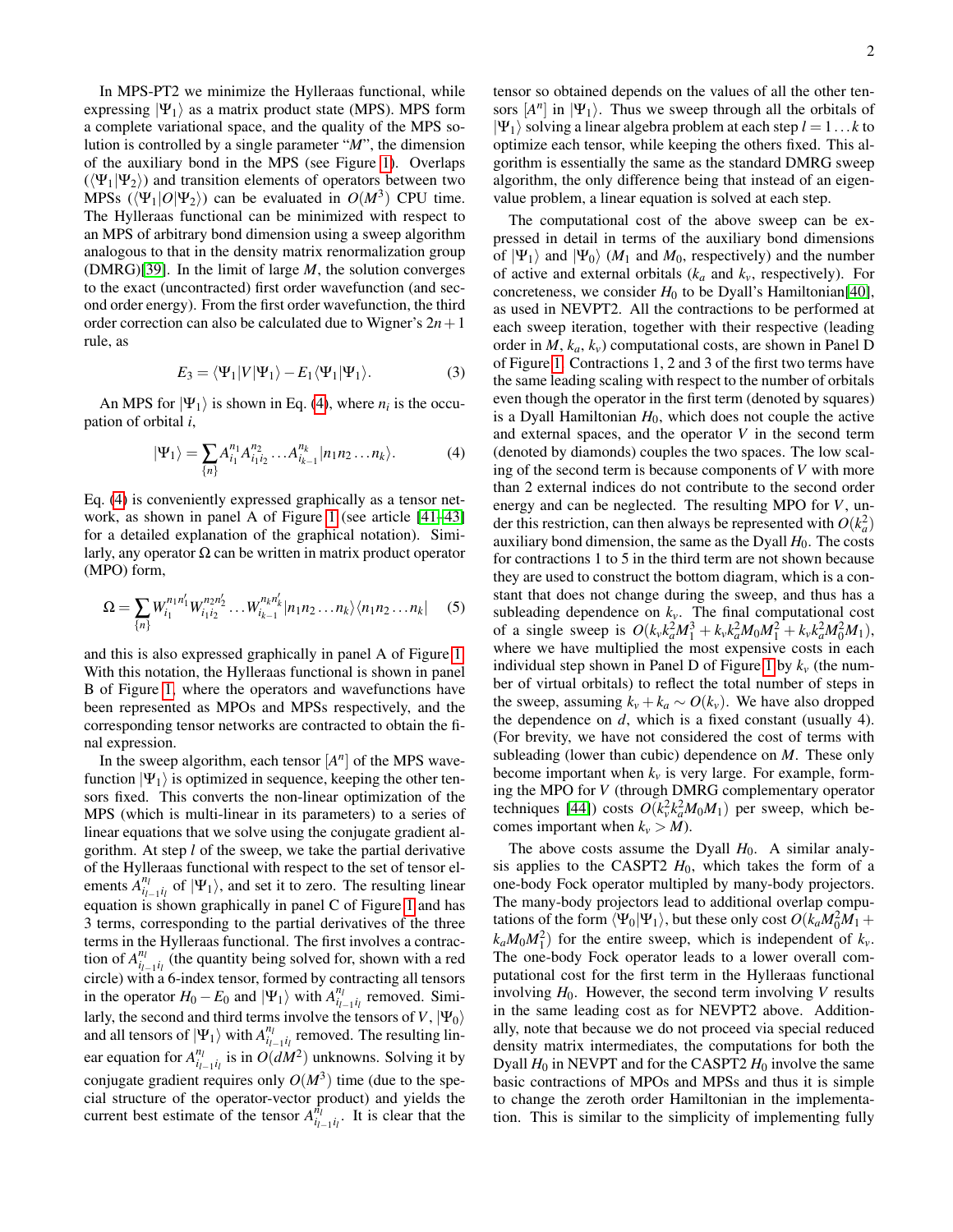

<span id="page-2-0"></span>FIG. 1: [A] A matrix product state (MPS) can be represented graphically using a series of 3-dimensional tensors, shown with circles, each of which is associated with an orbital. The free index, also known as the physical index (pointing upwards) of the tensors denotes the occupation of the orbital and the other two indices, known as auxiliary indices, are sequentially contracted. The dimension *d* of the physical index is 4 for a spatial orbital, and the dimension *M* of the auxiliary index can be increased to make the MPS arbitrarily flexible. Similarly, a matrix product operator (MPO) can be represented as a series of 4-dimensional tensors, with two physical indices and auxiliary indices contracted sequentially. Due to the 2-body nature of the Hamiltonians in quantum chemistry, the auxiliary bond dimension of an MPO is always less than  $k^2$ , where *k* is the number of orbitals. [B and C] The tensors in wavefunctions  $\Psi_1$  and  $\Psi_0$  are represented by circles and triangles respectively. The zeroth order Hamiltonian *H*<sup>0</sup> and perturbation operator *V* are represented by squares and diamonds respectively. Panel B shows the three terms in the Hylleraas functional. Panel C shows the partial derivative of the Hylleraas functional ∂*H*[Ψ1]/∂*A nl il*−1*i<sup>l</sup>* that is set to zero in the optimization. The red tensor,  $A_{i_1-i_1}^{n_1}$  is the quantity being solved for. [D] Contractions that need to be carried out at each step of the sweep iteration. The corresponding costs (assuming *H*<sup>0</sup> is Dyall's Hamiltonian[\[40\]](#page-4-24)) are shown. For each term, individual contractions are numbered according to the order in which they are performed. If two contractions have the same number, it means that the two indices on the same tensor are fused to form a larger composite index and then the contraction is performed. The solid tensors represent the results of contracting all the open tensors in panel C that are not shown in this figure.

uncontracted determinant algorithms, except here contraction is automatically provided by the finite bond dimension of the MPS.

We have implemented the above MPS-PT sweep algorithm to evaluate the NEVPT2 and NEVPT3 energy in the BLOCK code[\[45\]](#page-4-26). For computational robustness, we have implemented the two-site version of the sweep algorithm (see Refs. [\[39,](#page-4-21) [41\]](#page-4-22) for a discussion of the difference between onesite and two-site sweep algorithms). In the limit of large  $M_1$ , our MPS-PT algorithm will yield the uncontracted NEVPT2 and NEVPT3 energies. We have parallelized the algorithm exactly in the manner of the DMRG module of the BLOCK code, where each auxiliary bond contributing to the MPO (arising from a term in the operator/complementary operator product) is evaluated on a different processor. As explained previously, the auxiliary bond dimension of both  $H_0$  and *V* is  $O(k_a^2)$ , thus the code is expected to efficiently parallelize over  $O(k_a^2)$  processors. We refer the reader to the detailed description of DMRG parallelization in reference [\[46\]](#page-4-27). There is an additional "embarrassing" parallelization over  $O(k_v^2)$  processors

which we mention (but have not implemented). This arises by breaking the summation in *V* into  $k_v^2$  individual terms  $V_i$ . Each *V<sup>i</sup>* produces a mutually orthogonal state when acting on  $|\Psi_0\rangle$  and thus the Hylleraas functional can be computed and minimized for each *V<sup>i</sup>* separately, giving a final second-order energy that is just the sum of these terms.

Symmetries of the Hamiltonian are easily utilized in an analogous fashion to the DMRG module of the BLOCK code, which currently implements many symmetries including particle number, Abelian and non-Abelian point groups, and SU(2) (spin symmetry).

We next illustrate various aspects of the theory by performing calculations on the  $N_2$  bond dissociation benchmark using a full-valence CAS of 10 electrons in 8 orbitals and the ccpVDZ, cc-pVTZ, and cc-pVQZ basis sets [\[47\]](#page-4-28). Table [I](#page-3-0) shows the energies of the  $N_2$  molecule with various NEVPT2 and MPS-PT variants at several bond-lengths in the cc-pVDZ basis set. The MPS-PT2 energy is converged to a few tens of  $\mu E_h$  with *M*<sub>1</sub>=800 and always gives an energy lower than the partially contracted NEVPT2 theory (since it is converging to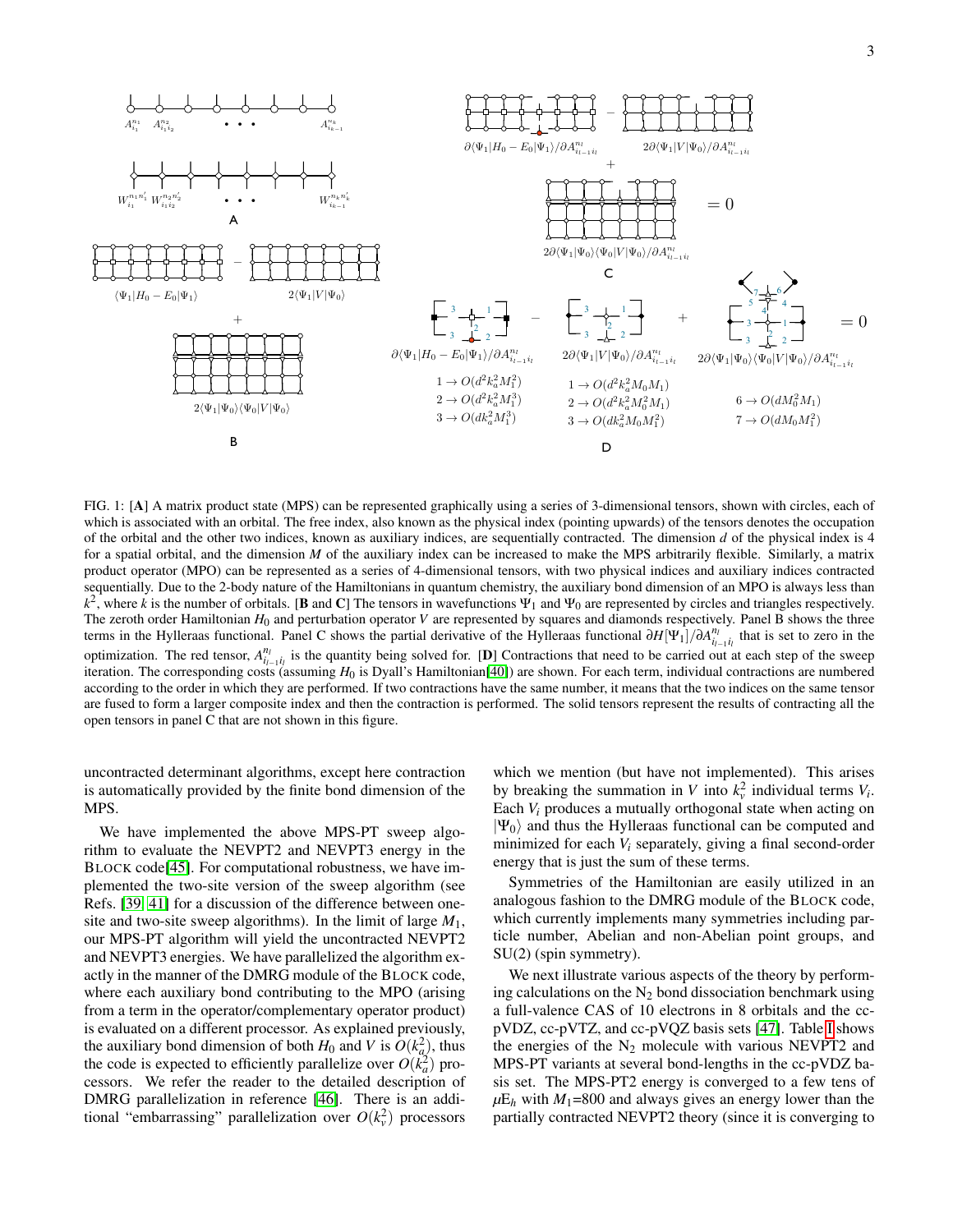<span id="page-3-0"></span>TABLE I: Energy  $(E+108.0 \text{ in } E_h)$  for an MPS-PT calculation performed with a cc-pVDZ basis set for the  ${}^{1}\Sigma_{g}$  state of N<sub>2</sub> molecule at various bond-lengths. A (10e, 8o) active space was used. PC-NEVPT2, and SC-NEVPT2 results are given for comparison. The last four columns show the MPS-PT2 energy calculated using different auxiliary bond dimensions *M*1.

| $r_e$ | PC-               | SC-       | MPS-PT3   | $M_1$ used in MPS-PT2 |     |                                         |     |
|-------|-------------------|-----------|-----------|-----------------------|-----|-----------------------------------------|-----|
|       | (Å) NEVPT2 NEVPT2 |           | $M = 800$ | 800                   | 300 | 200                                     | 100 |
| 1.8   | $-1.1430$         | $-1.1396$ | $-1.1626$ |                       |     | $-1.1432 - 1.1431 - 1.1428 - 1.1403$    |     |
| 2.0   | $-1.2420$         | $-1.2389$ | $-1.2620$ |                       |     | $-1.2422 - 1.2421 - 1.2418 - 1.2382$    |     |
|       | $2.2 - 1.2487$    | $-1.2458$ | $-1.2689$ |                       |     | $-1.2490 - 1.2487 - 1.2483 - 1.2432$    |     |
| 2.4   | $-1.2129$         | $-1.2103$ | $-1.2333$ |                       |     | $-1.2132 - 1.2129 - 1.2123 - 1.2066$    |     |
| 2.7   | $-1.1342$         | $-1.1318$ | $-1.1549$ |                       |     | $-1.1345 - 1.1341 - 1.1332 - 1.1258$    |     |
| 3.0   | $-1.0591$         | $-1.0568$ | $-1.0807$ |                       |     | $-1.0594$ $-1.0589$ $-1.0578$ $-1.0484$ |     |
| 3.6   | $-0.9648$         | $-0.9631$ | $-0.9896$ |                       |     | $-0.9651 - 0.9641 - 0.9624 - 0.9430$    |     |
| 4.2   | $-0.9350$         | $-0.9342$ | $-0.9621$ |                       |     | $-0.9352 -0.9341 -0.9324 -0.9055$       |     |
|       |                   |           |           |                       |     |                                         |     |



<span id="page-3-1"></span>FIG. 2: Error in the second-order energy (in E*h*) for various flavors of NEVPT2 and MPS-PT2 calculations performed with cc-pVDZ basis sets for the  ${}^{1}\Sigma_{g}$  state of N<sub>2</sub> molecule at several bond lengths. A (10e, 8o) active space was used for these calculations. The graph shows that the value of  $M_1$  required to capture the correct secondorder energy using the MPS-PT2 theory increases with the  $N_2$  bond length, most likely due to increase in the multi-reference character of the wavefunction. Nonetheless, for  $M_1 > 100$ , the error remains quite small at all bond-lengths.

the fully uncontracted result) although the energy difference is not large. The error of various standard flavors of contracted NEVPT2 theory, PC-NEVPT2 and SC-NEVPT2 (evaluated using MOLPRO[\[48\]](#page-4-29) and MPS-PT2 calculations with smaller  $M_1$ =100-300, are plotted against increasing N<sub>2</sub> bond-length in Figure [2.](#page-3-1) We see that the value of  $M_1$  required to accurately describe the first order wavefunction  $|\Psi_1\rangle$  increases somewhat with increasing bond length. This can be understood by realising that the first-order wavefunction contains contributions from  $O(N_a k_a^2 k_v^2)$  determinants (where  $N_a$  is the number of significant determinants in the active space). As *N<sup>a</sup>* increases at increased bond-lengths, the first-order wavefunction becomes more complicated and requires slightly larger *M*. Nonetheless,  $M \ll N_a k_a^2 k_v^2$  and except for  $M = 100$ , the MPS-PT error remains small at all bond-lengths.

When one views the DMRG algorithm in the traditional



<span id="page-3-2"></span>FIG. 3: Error in the second-order energy (in E*h*) versus the discarded weight for a MPS-PT2 calculation performed with cc-pVDZ, cc-pVTZ, and cc-pVQZ basis sets for the  ${}^{1}\Sigma_{g}$  state of N<sub>2</sub> molecule at a bond length of  $2 \text{ Å}$ . A (10e, 8o) active space was used for these calculations. After an initial rapid relaxation of the energy one recovers the linear relationship between the energy and the discarded weight.

renormalization group language, each tensor in the MPS (in canonical form) can be viewed as mapping from 4*M* states (for  $d = 4$ ) to the *M* most significant renormalized states. In the two-site variant of the algorithm, the weight of these discarded 3*M* states measures the severity of the truncation performed in the renormalization step. The discarded weight goes to zero in the limit of large *M* and for smaller *M* usually exhibits a linear relationship with the energy error [\[39,](#page-4-21) [49\]](#page-5-0). Figure [3](#page-3-2) shows that after an initial rapid relaxation in the energy, the error in the MPS-PT2 indeed scales linearly with the corresponding discarded weight in  $|\Psi_1\rangle$ . Thus the relationship between the energy error and discarded weight can be used to gauge the convergence of the MPS-PT2 energy with *M*, just as in the DMRG algorithm.

Figure [4](#page-4-30) shows the relationship between the size of the basis set and the value of  $M_1$  required to obtain a second-order energy within 1 mE*<sup>h</sup>* of the exact fully uncontracted MPS-PT2 energy. We see that, encouragingly, the  $M_1$  required scales sub-linearly with the size of the basis. Indeed, the entanglement in the basis set limit is bounded by a constant (the dimension of the active orbital Hilbert space). Thus,  $M_1$  must asymptotically be independent of *kv*.

To summarize, we have shown that minimizing the Hylleraas functional in the space of wavefunctions described by an MPS can be used to obtain accurate upper bounds to the exact multi-reference second order perturbation theory energy. With little additional computational overhead, third order corrections to the energies can also be obtained. No active space density matrices are required, allowing large active spaces to be treated, and our implementation can be easily modified to accommodate any reasonable zeroth order hamiltonian. Parallelism is also easily exploited. In benchmark calculations we have shown that this approach efficiently recovers the uncontracted perturbation theory energy, beyond existing internally contracted multireference perturbation results. Finally, we observe that the bond dimension of the first order wavefunction required to obtain chemical accuracy scales sub-linearly with the size of the basis set, which is promising for future appli-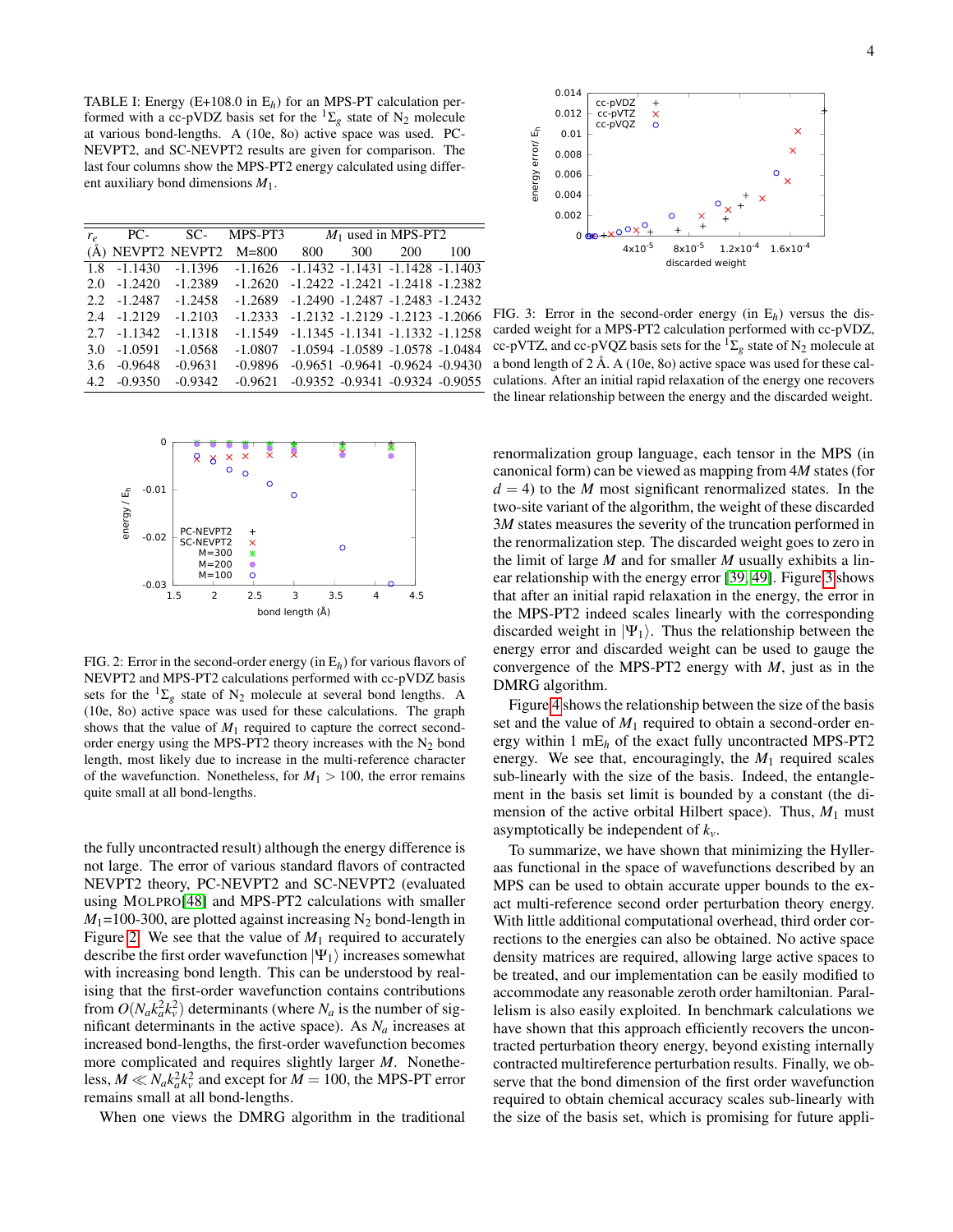

<span id="page-4-30"></span>FIG. 4: The size of the auxiliary bond dimension *M* of the first order wavefunction required to obtain a second order energy within 1 mE*<sup>h</sup>* of the exact fully uncontracted MPS-PT2 energy.

- <span id="page-4-0"></span>[1] S. R. White, R. L. Martin, *The Journal of Chemical Physics* 110, 4127 (1999).
- [2] G. K.-L. Chan, S. Sharma, *Annual Review of Physical Chemistry* 62, 465 (2011).
- [3] Ö. Legeza, R. Noack, J. Sólyom, L. Tincani, *Computational Many-Particle Physics*, H. Fehske, R. Schneider, A. Weie, eds. (Springer Berlin Heidelberg, 2008), vol. 739 of *Lecture Notes in Physics*, pp. 653–664.
- [4] K. H. Marti, M. Reiher, *Physical Chemistry Chemical Physics* 13, 6750 (2011).
- [5] Y. Kurashige, T. Yanai, *J. Phys. Chem.* 130, 234114 (2009).
- [6] S. Wouters, D. Van Neck, *[http://arxiv.org/abs/1407.2040](http://arxiv.org/abs/1407.2040/)* (2013).
- [7] Y. Kurashige, G. K.-L. Chan, T. Yanai, *Nat Chem* 5, 660 (2013).
- <span id="page-4-1"></span>[8] S. Sharma, K. Sivalingam, F. Neese, G. K.-L. Chan, *Nat Chem* (2014).
- <span id="page-4-2"></span>[9] G. H. Booth, D. Cleland, A. Alavi, D. P. Tew, *The Journal of Chemical Physics* 137, 164112 (2012).
- [10] G. H. Booth, A. J. W. Thom, A. Alavi, *The Journal of Chemical Physics* 131, 54106 (2009).
- <span id="page-4-3"></span>[11] G. H. Booth, S. D. Smart, A. Alavi, *Mol. Phys.* (2014).
- <span id="page-4-4"></span>[12] J. Olsen, B. O. Roos, P. Jørgensen, H. J. A. Jensen, *The Journal of Chemical Physics* 89, 2185 (1988).
- <span id="page-4-5"></span>[13] P. A. Malmqvist, A. Rendell, B. O. Roos, *The Journal of Physical Chemistry* 94, 5477 (1990).
- <span id="page-4-6"></span>[14] M. Kállay, P. R. Surján, *The Journal of Chemical Physics* 115, 2945 (2001).
- [15] D. W. Small, M. Head-Gordon, *Phys. Chem. Chem. Phys.* 13, 19285 (2011).
- [16] P. Piecuch, S. A. Kucharski, R. J. Bartlett, *Journal of Chemical Physics* 110, 6103 (1999).
- <span id="page-4-7"></span>[17] J. Olsen, *The Journal of Chemical Physics* 113, 7140 (2000).
- <span id="page-4-8"></span>[18] H. Nakatsuji, K. Yasuda, *Phys. Rev. Lett.* 76, 1039 (1996).
- [19] D. A. Mazziotti, *Chemical Reviews* 112, 244 (2012).
- <span id="page-4-9"></span>[20] B. Verstichel, H. van Aggelen, D. Van Neck, P. W. Ayers, P. Bultinck, *Phys. Rev. A* 80, 032508 (2009).
- <span id="page-4-10"></span>[21] Y. Kurashige, T. Yanai, *The Journal of Chemical Physics* 135, 094104 (2011).
- [22] S. Sharma, T. Yanai, G. H. Booth, C. J. Umrigar, G. K.-L. Chan, *The Journal of Chemical Physics* 140, 104112 (2014).
- [23] T. Yanai, Y. Kurashige, E. Neuscamman, G. K.-L. Chan, *The Journal of Chemical Physics* 132, 024105 (2010).

cations with very large basis sets.

## Acknowledgments

This work was supported by the US National Science Foundation (NSF) through Grant No. NSF-CHE-1265277. Additional support for software development was provided through Grant NSF-OCI-1265278. S. S. would also like to thank Brecht Verstichel for many helpful discussions.

- [24] M. Saitow, Y. Kurashige, T. Yanai, *The Journal of Chemical Physics* 139, 044118 (2013).
- <span id="page-4-11"></span>[25] D. Ma, G. Li Manni, L. Gagliardi, *The Journal of Chemical Physics* 135, 044128 (2011).
- <span id="page-4-12"></span>[26] S. Ten-no, *Theoretical Chemistry Accounts* 131, 1070 (2012).
- [27] M. Torheyden, E. F. Valeev, *Physical Chemistry Chemical Physics* 10, 3410 (2008).
- [28] L. Kong, F. A. Bischoff, E. F. Valeev, *Chemical Reviews* 112, 75 (2011).
- [29] W. Klopper, F. R. Manby, S. Ten-No, E. F. Valeev, *International Reviews in Physical Chemistry* 25, 427 (2006).
- [30] T. Yanai, T. Shiozaki, *The Journal of Chemical Physics* 136, 84107 (2012).
- <span id="page-4-13"></span>[31] T. B. Adler, H.-J. Werner, F. R. Manby, *The Journal of Chemical Physics* 130, 054106 (2009).
- <span id="page-4-14"></span>[32] K. Andersson, P. A. Malmqvist, B. O. Roos, A. J. Sadlej, K. Wolinski, *The Journal of Physical Chemistry* 94, 5483 (1990).
- <span id="page-4-15"></span>[33] B. O. Roos, *Accounts of Chemical Research* 32, 137 (1999).
- <span id="page-4-16"></span>[34] C. Angeli, R. Cimiraglia, S. Evangelisti, T. Leininger, J.-P. Malrieu, *The Journal of Chemical Physics* 114, 10252 (2001).
- <span id="page-4-17"></span>[35] I. Schapiro, K. Sivalingam, F. Neese, *Journal of Chemical Theory and Computation* 9, 3567 (2013).
- <span id="page-4-18"></span>[36] F. Liu, Y. Kurashige, T. Yanai, K. Morokuma, *Journal of Chemical Theory and Computation* 9, 4462 (2013).
- <span id="page-4-19"></span>[37] O. Sinanoğlu, *The Journal of Chemical Physics* 34, 1237 (1961).
- <span id="page-4-20"></span>[38] E. Hylleraas, *Z. Physik* 65, 209 (1930).
- <span id="page-4-21"></span>[39] G. K. L. Chan, M. Head-Gordon, *The Journal of Chemical Physics* 116, 4462 (2002).
- <span id="page-4-24"></span>[40] K. G. Dyall, *The Journal of Chemical Physics* 102, 4909 (1995).
- <span id="page-4-22"></span>[41] U. Schollwöck, Ann. Phys. **326**, 96 (2011).
- [42] G. K.-L. Chan, *Wiley Interdisciplinary Reviews: Computational Molecular Science* 2, 907 (2012).
- <span id="page-4-23"></span>[43] R. Orús, *Annals of Physics* 349, 117 (2014).
- <span id="page-4-25"></span>[44] T. Xiang, *Phys. Rev. B* 53, 10445 (1996).
- <span id="page-4-26"></span>[45] S. Sharma, G. K.-L. Chan, *The Journal of Chemical Physics* 136, 124121 (2012).
- <span id="page-4-27"></span>[46] G. K. L. Chan, *J. Chem. Phys.* 120, 3172 (2004).
- <span id="page-4-28"></span>[47] T. H. Dunning, *The Journal of Chemical Physics* 90 (1989).
- <span id="page-4-29"></span>[48] H.-J. Werner, P. J. Knowles, G. Knizia, F. R. Manby, M. Schütz,